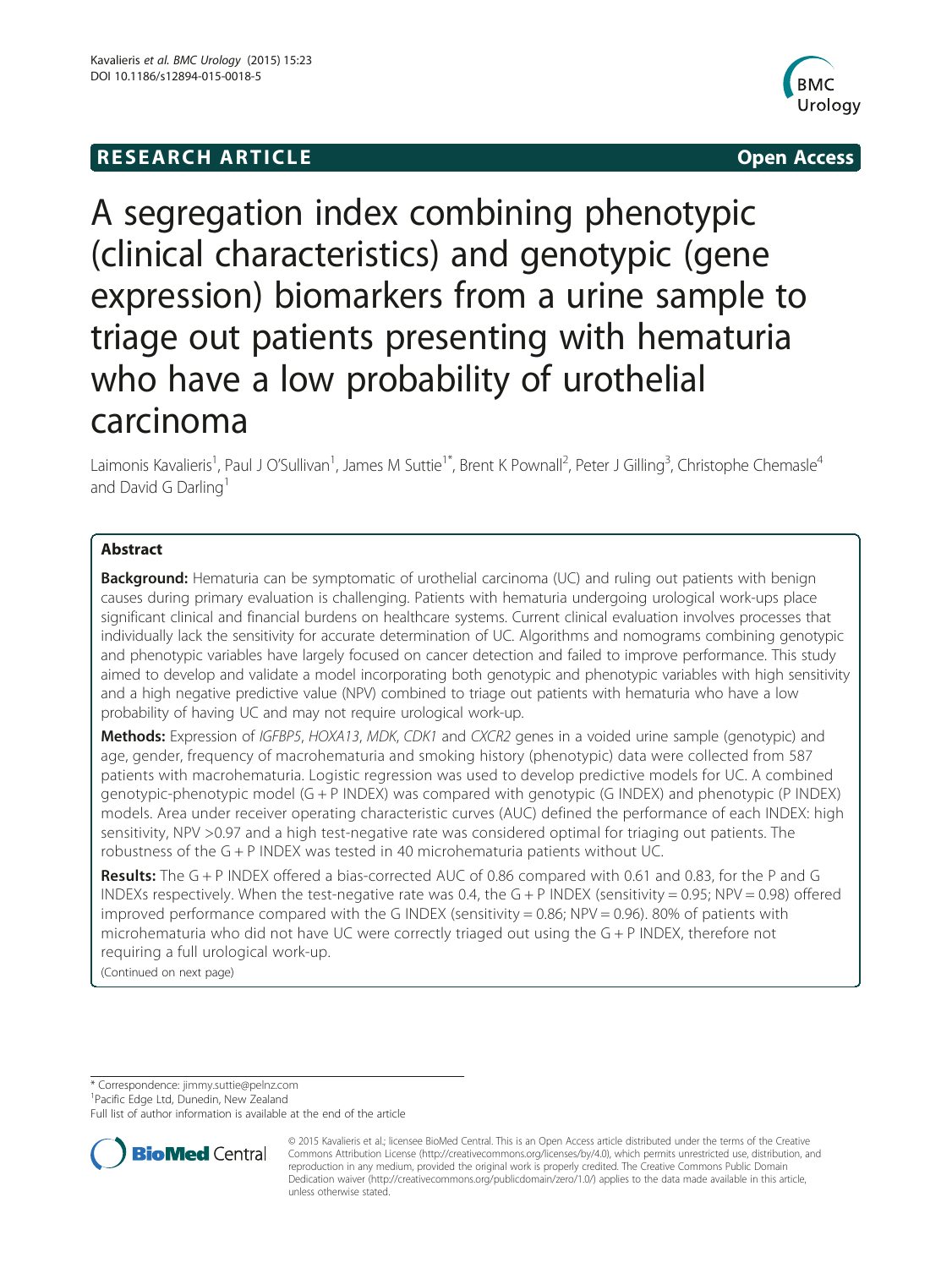#### (Continued from previous page)

**Conclusion:** The adoption of  $G + P$  INDEX enables a significant change in clinical utility.  $G + P$  INDEX can be used to segregate hematuria patients with a low probability of UC with a high degree of confidence in the primary evaluation. Triaging out low-probability patients early significantly reduces the need for expensive and invasive work-ups, thereby lowering diagnosis-related adverse events and costs.

Keywords: Macroscopic hematuria, Microscopic hematuria, Urine test, Urothelial carcinoma, Genotypic biomarkers, Gene expression, Phenotypic biomarkers, Triage, Clinical pathway, Urology

## Background

Hematuria, which is most often associated with causes such as benign prostatic enlargement, infection or urinary calculi, but is also symptomatic of urothelial carcinoma (UC), is estimated to occur in between 1 and 22% of patients in a general population [\[1,2\]](#page-10-0). Macroscopic (macro-) hematuria is characterized by a visible color change in the urine of patients, while microscopic (micro-) hematuria is defined more precisely as the presence of ≥3 red blood cells per high-powered field (RBCs/HPF) in three concurrently collected urine samples [\[2](#page-10-0)]. The overall prevalence of UC in patients with microhematuria has been reported to be approximately 4%, whereas several studies have consistently shown that the prevalence of UC is much higher in patients with macrohematuria, ranging from approximately 12–23% [[2](#page-10-0)-[6\]](#page-10-0), yet up to four times as many patients with microversus macrohematuria present for urological evaluation [[7](#page-10-0)]. Notably, given that recent changes to the American Urological Association (AUA) guidelines [[2](#page-10-0)] have seen the threshold for asymptomatic microhematuria (AMH) lowered to ≥3 RBCs/HPF in a single sample, and even lower thresholds  $(\geq 1$  RBC/HPF) have been proposed [[8\]](#page-10-0), a consequential increase in the number of patients with hematuria who will undergo a urological work-up to investigate potential UC and a corresponding increase in the overall clinical and financial burden of these patients on healthcare systems is expected.

Such hematuria-related referrals place a significant clinical burden on urologists, as all patients must undergo a full work-up to provide an often inconclusive diagnosis. Furthermore, the existing diagnostic tests – many of which are invasive or have high radiation loadings – can have a detrimental effect on patient quality of life (QoL), especially if the patient receives repeated cystoscopies as mandated in the current guidelines [[2\]](#page-10-0). It has been reported that for cystoscopies performed without prophylactic antibiotics, 22% of patients had asymptomatic bacteriuria and 1.9% of patients developed a febrile urinary tract infection (UTI) within 30 days [[9\]](#page-10-0). Other studies have also reported a high prevalence of macrohematuria, pain on voiding and transient erectile dysfunction in men following cystoscopy [[10,11](#page-10-0)].

Healthcare systems also incur a significant financial burden as a result of patients with hematuria undergoing a full urological work up [\[12,13\]](#page-10-0) and it has been concluded that urine cytology adds costs without offering any significant diagnostic benefit [\[14](#page-10-0)-[16\]](#page-10-0). Consequently, integrating an accurate, non-invasive test into the primary clinical work-up of patients presenting with hematuria allows physicians to effectively triage patients with hematuria, thereby reducing the number of patients undergoing a full urological work-up and investigative cystoscopy for UC, and offers significant benefits to both patients and healthcare systems [\[15](#page-10-0)-[19\]](#page-10-0).

Several clinical prognostic characteristics, including age, gender, smoking history and degree of hematuria, are well-established as risk factors for UC in patients with hematuria [\[3,20](#page-10-0)-[22\]](#page-10-0). Recently, several groups have attempted to develop models based on clinical prognostic characteristics to predict the risk of UC in patients with hematuria [[20-22\]](#page-10-0), but critically, these models offer limited accuracy and have largely focused on detecting patients with UC rather than ruling out patients who do not have disease. These detection-focused models have therefore been insufficient to reliably identify patients with disease during a primary evaluation, even if used in combination with urine cytology [\[20](#page-10-0)-[22\]](#page-10-0).

Despite the higher incidence of UC in patients presenting with macrohematuria, a number of studies show there is no significant difference in the distribution of UC by grade and stage in patients presenting with micro- compared with those presenting with macrohematuria [[5,23-25\]](#page-10-0). Therefore, the AUA recommends that all patients with macrohematuria or AMH be referred to a urologist for a full urological work-up, as severity of hematuria is not sufficiently predictive for the presence of UC [[2](#page-10-0)]. However, as patients with hematuria may only undergo limited urinalysis in a primary evaluation, consisting of cytology and in some cases imaging studies, such as ultrasound, a full urological work-up is often necessary to conclusively detect or rule out UC. While urine cytology is specified in current guidelines and routinely used in patients with suspected UC, cytology results are often inconclusive with atypical or suspicious findings and also suffer from a low diagnostic yield driven by a relatively high risk of false negative results for patients with UC-related hematuria [\[2,26,27](#page-10-0)]. Consequently, it can be difficult to rule out benign causes of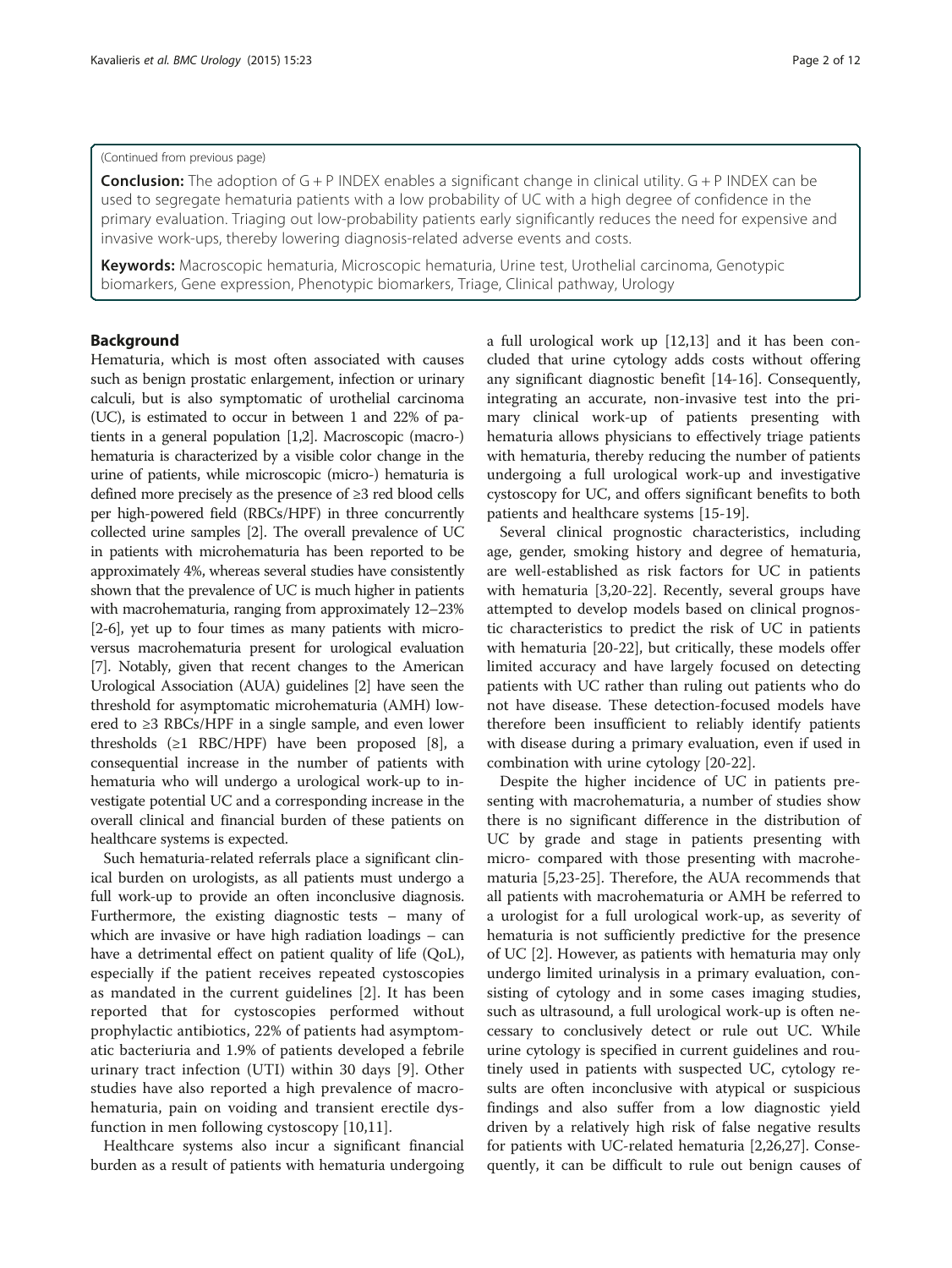hematuria, whether macrohematuria or AMH, during a primary evaluation, especially if UC-related hematuria is intermittent and appears to resolve following treatment for a benign cause [[12](#page-10-0)].

A number of gene-based studies have set out to profile urinary biomarkers in patients with UC, and these biomarkers may be useful in their own right for detecting disease [\[28,29\]](#page-10-0). An opportunity also exists to triage out patients on the basis of their gene expression profile and clinical characteristics. Combining NMP22 enzyme-linked immunosorbent assay (ELISA) tests or a panel of gene markers with clinical characteristics has been shown to improve diagnostic accuracy compared with clinical characteristics alone, but these combined models have not yet delivered significant advances in overall diagnostic accuracy, especially when attempting to identify low-risk patients [\[30,31\]](#page-10-0). Nevertheless it is considered that incorporating clinical factors and specific gene expression into a combined algorithm is likely to provide the best guidance for diagnosing and managing patients with hematuria or UC [\[32\]](#page-10-0).

Cxbladder Detect (Pacific Edge Ltd., Dunedin, New Zealand), a multigene test performed on unfractionated urine has previously been shown to be more sensitive than urine cytology and NMP22 for detecting UC in patients with macrohematuria [[33](#page-10-0)] and more accurate than urine cytology, NMP22 and fluorescence in situ hybridization (FISH) in a comparative analysis (Breen, Kasabov, O'Sullivan, et al., unpublished observations). Cxbladder Detect uses quantitative reverse transcription polymerase chain reaction (RT-qPCR) technology to quantify five mRNA markers, four markers that are overexpressed in UC alongside a fifth marker that is elevated in non-malignant inflammatory conditions, and offers a high level of specificity and sensitivity when used to detect UC in patients presenting with hematuria [\[33](#page-10-0)]. It was hypothesized that an integrated model combining high-performance genetic biomarkers with phenotypic variables collected from the same patients will provide superior clinical resolution using high sensitivity (i.e. a low probability of a patient with UC receiving a false negative result), high negative predictive value (i.e. a high proportion of all negative results being true) and a high testnegative rate to enable the accurate triage of patients who have a low probability of UC. These genotypic and phenotypic variables when combined into a novel segregation model enable patients with hematuria who have a low probability of UC to be identified and triaged, as opposed to undergoing a full urological work-up.

# Methods

## Patient selection

A prospective sample of 695 patients has been analysed, where true clinical outcome was determined using a

conventional clinical evaluation. The study sample consisting of an initial cohort of patients with hematuria was consented and sampled as previously described [[33\]](#page-10-0), where a consecutive series of 517 patients with a recent history of macrohematuria, aged ≥45 years and without a prior history of UC, were recruited prospectively from nine urology clinics in Australia and New Zealand. These patients were followed for three months for determination of UC status or alternative diagnosis, including upper urinary tract carcinoma [[33](#page-10-0)] following multigene analysis of urine samples, with a positive UC diagnosis being based on cystoscopic appearance and histopathologic examination. The stage of disease was classified according to the TNM staging criteria determined by pathology and diagnostic imaging investigations and tumor grade was classified according to local pathology practice, using the 1998 World Health Organization (WHO)/International Society of Urological Pathology (ISUP) consensus classification [\[34](#page-10-0)].

Additional cohorts of 94 and 84 patients undergoing urological investigations following a macrohematuria event were subsequently recruited from two centers in New Zealand between March 2012 and April 2013 and included in the development of models. Centers were selected to participate on the basis of their previous experience participating in the initial study and their willingness to evaluate the Cxbladder Detect product within individual clinical settings.

An additional set of 45 patients presenting with microhematuria were consented and prospectively sampled prior to cystoscopic investigation for possible UC. Samples collected were used for further validation of the  $G + P$ INDEX, as set out below.

Eligibility criteria were similar to those of [[33](#page-10-0)], except that patients aged ≥18 years and those who had previously undergone a cystoscopy to investigate UC that proved to be negative were eligible for enrolment. Furthermore, as in [[33\]](#page-10-0), patients exhibiting symptoms indicative of a UTI, or bladder or renal calculi, were excluded.

Ethical approvals were obtained from the New Zealand multiregion Health and Disability Ethics Committees, as required. All study participants provided informed consent prior to investigation.

#### Urine sample collection and assessment

To provide gene expression data, a single mid-stream urine sample was collected from participants using the Urine Sampling System from Pacific Edge. Multigene analysis of samples from all studies was carried out in accordance with the standard operating procedure, as is used for the commercially available Cxbladder Detect multigenic test. All urine samples (4.5 mL) from the initial cohort were collected at a clinic prior to cystoscopy and transferred to a stabilization liquid via vacuum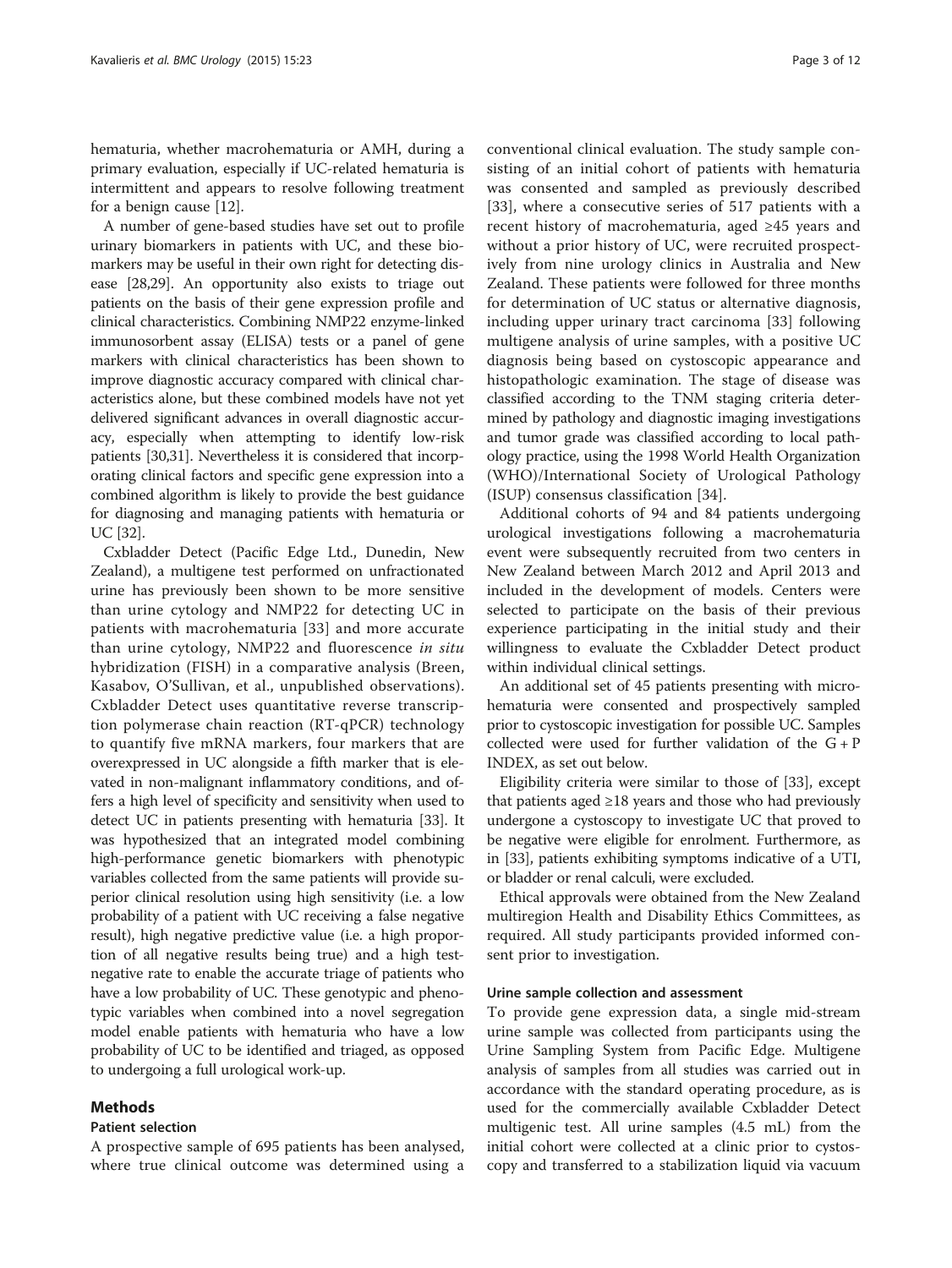<span id="page-3-0"></span>driven aspiration and sent to Pacific Edge within 48 hours. The samples were then stored at -80°C until required for batch analysis. Samples from the subsequent cohorts were collected in the same manner, but shipped to Pacific Edge at ambient temperature and processed within 7 days of sample collection in accordance with revised quality control (QC) limits and tolerance testing performed at the Pacific Edge diagnostic laboratory.

# Definitions

The term 'phenotypic' has been used to define clinical prognostic characteristics and to distinguish them from gene expression-based biomarkers that have been broadly defined as 'genotypic' variables.

#### Statistical analysis

Univariate logistic regression was used to estimate the unadjusted (raw) log odds ratio (logOR) co-efficients for four binary phenotypic variables associated with UC: age, gender, smoking history and average daily frequency of hematuria events observed by the patient during the most recent hematuria episode (Hfreq; see Table 1). For microscopic hematuria, no events were observed, hence Hfreq = 0. Multivariate logistic regression on all four phenotypic variables was used to generate adjusted logOR co-efficients in the phenotypic model (P INDEX).

G INDEX was developed using logistic regression to determine the association between UC and mRNA concentrations for the five Cxbladder Detect genes (IGFBP5, HOXA13, MDK, CDK1 and CXCR2) in urine samples. A multivariate genotypic-phenotypic model (G + P INDEX) was generated using a combination of all nine variables from the G INDEX and P INDEX. These linear models determined the logOR from which the probability of a patient having UC can be derived.

The relative performance of each of model was illustrated in receiver operating characteristic (ROC) curves plotting the true positive rate versus the false positive rate when testing for UC, as determined by each model. Area under the curve (AUC) was used to summarize the performance of each model with an AUC approaching 1 deemed to be optimal.

To reduce potential bias when model estimation and prediction are performed on the same data set, a

Table 1 Definitions of binary phenotypic variables associated with UC and their corresponding scores

| Phenotypic      | Score              |                        |  |  |
|-----------------|--------------------|------------------------|--|--|
| parameter       | 0                  |                        |  |  |
| Gender          | Female             | Male                   |  |  |
| Age             | $<$ 60 years       | $\geq 60$ years        |  |  |
| Smoking history | Never smoked       | Current or past smoker |  |  |
| <b>Hfreg</b>    | $\leq$ 1 event/day | >1 event/day           |  |  |

bias-corrected AUC was calculated for each of the three logistic regression models using bootstrap resampling [[35](#page-10-0)]. The difference between the nominal AUC from the original sample and the average AUC from the bootstrap samples is an estimate of the sample bias and the nominal AUCs were adjusted accordingly. Bootstrap estimates of bias-corrected confidence intervals (CIs) were also obtained [\[36\]](#page-10-0).

Furthermore, it was a design criteria for this clinical test that the performance characteristics of each model must exceed a threshold NPV of 0.97, with as high a sensitivity as possible with the further caveat of having a high test-negative rate. The test-negative rate is selected to provide a high clinical resolution when triaging out patients presenting with hematuria who have a low probability of having UC. Comparisons were made between the G INDEX,  $P$  INDEX and  $G + P$  INDEX and the performance of each model was determined in terms of sensitivity and NPV with a sufficiently high testnegative rate to provide an effective tool for triaging out patients with hematuria who have a low probability of UC.

## Results

## Sample demographics

Of the 695 patients with macrohematuria registered across the three cohorts, 23 were deemed to be ineligible and samples from a further 85 patients were excluded after enrolment due to the absence of sufficient data or samples failing to meet QC standards (see Figure [1A](#page-4-0)). In total, samples from 587 patients were available for modelling comprising 72 UC-positive and 515 UC-negative samples.

Of the 45 samples from patients with microhematuria provided, 40 were suitable for analysis with 5 patients deemed ineligible and excluded from the analysis (see Figure [1B](#page-4-0)). All 45 patients had received a full urological evaluation and clinical truth was confirmed as UCnegative. Full demographic data from both sample populations is presented in Table [2.](#page-4-0)

# Relationship between phenotypic variables and risk of UC in patients with macrohematuria

Univariate logistic regression analyses of each of the four binary phenotypic variables indicated that age ≥60 years, male gender, a history of smoking and a high frequency of macrohematuria were all associated with an increased risk of UC (Table [3](#page-5-0)). Adjusted logOR co-efficients were calculated in the multivariate logistic regression model.

P INDEX =  $-3.78 + (0.81 \times \text{Age} + 0.46 \times \text{Gender})$  $+$  0.78  $\times$  Smoking history  $+$  0.59  $\times$  Hfreq)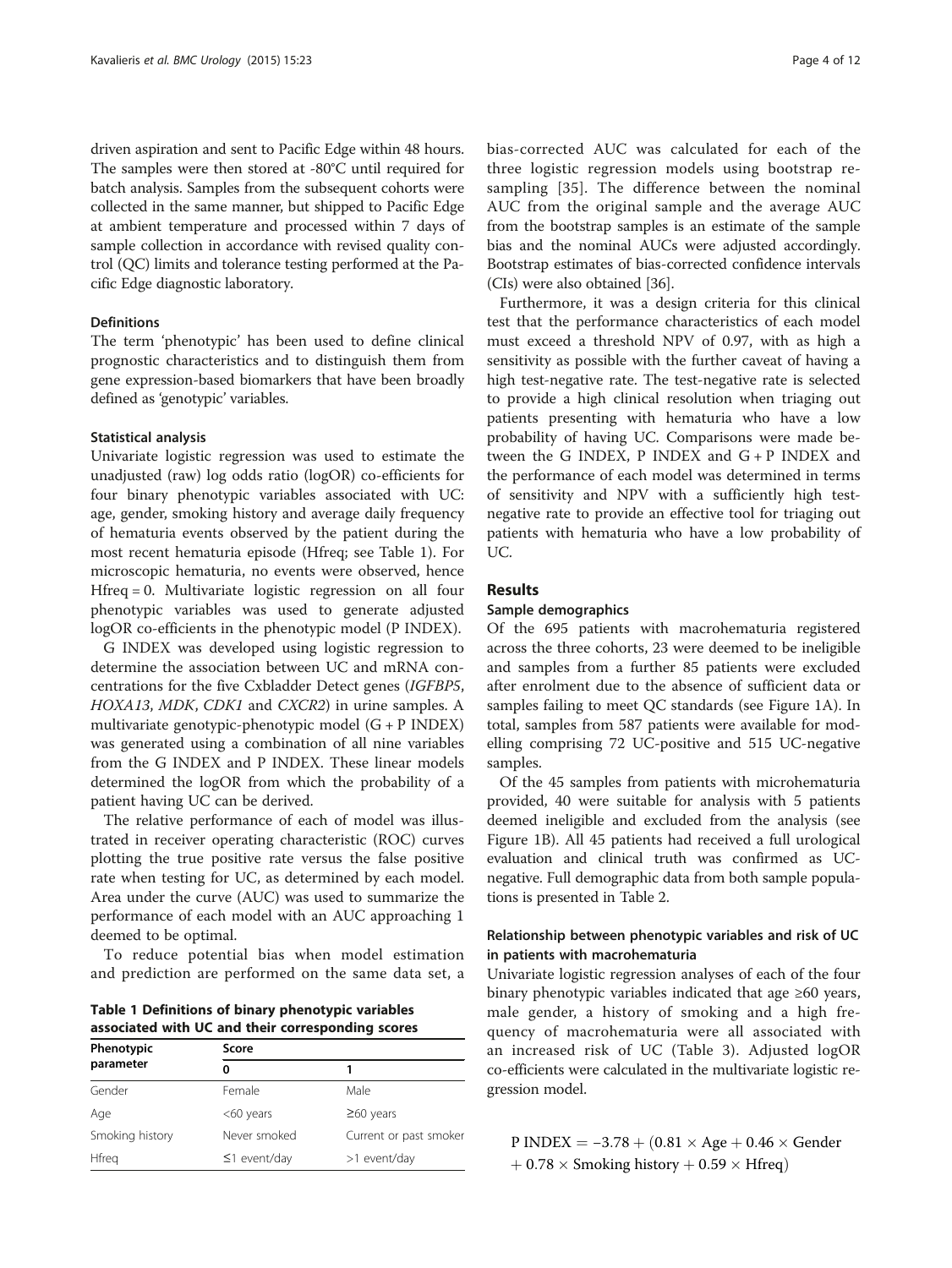

<span id="page-4-0"></span>

| Table 2 Sample population demographics for patients with macro- and microhematuria with complete data |  |  |  |  |
|-------------------------------------------------------------------------------------------------------|--|--|--|--|
|-------------------------------------------------------------------------------------------------------|--|--|--|--|

| Parameter          |                        | Patients with macrohematuria ( $N = 587$ ), n (%) | Patients with microhematuria ( $N = 40$ ), n (%) |
|--------------------|------------------------|---------------------------------------------------|--------------------------------------------------|
| Age, years         | $<$ 40                 | 8(1.4)                                            |                                                  |
|                    | $40 - 49$              | 47 (8.0)                                          | 21 (52.5)                                        |
|                    | $50 - 59$              | 107 (18.2)                                        |                                                  |
|                    | $60 - 69$              | 143 (24.4)                                        |                                                  |
|                    | $70 - 79$              | 181 (30.8)                                        | 19 (47.5)                                        |
|                    | $80 - 100$             | 101 (17.2)                                        |                                                  |
| Gender             | Female                 | 113 (19.3)                                        | 25 (62.5)                                        |
|                    | Male                   | 474 (80.7)                                        | 15(37.5)                                         |
| Smoking history    | Never smoked           | 246 (41.9)                                        | 25 (62.5)                                        |
|                    | Current or past smoker | 341 (58.1)                                        | 15 (37.5)                                        |
| Hfreq (events/day) | $\leq$ 1               | 332 (56.6)                                        | 40 (100)                                         |
|                    | >1                     | 255 (43.4)                                        |                                                  |
| Tumor stage        | Normal                 | 515 (87.7)                                        | 40 (100)                                         |
|                    | T1                     | 16(2.7)                                           |                                                  |
|                    | T <sub>2</sub>         | 11(1.9)                                           |                                                  |
|                    | T <sub>3</sub>         | 2(0.3)                                            |                                                  |
|                    | Ta                     | 40(6.8)                                           |                                                  |
|                    | Tis                    | 3(0.5)                                            |                                                  |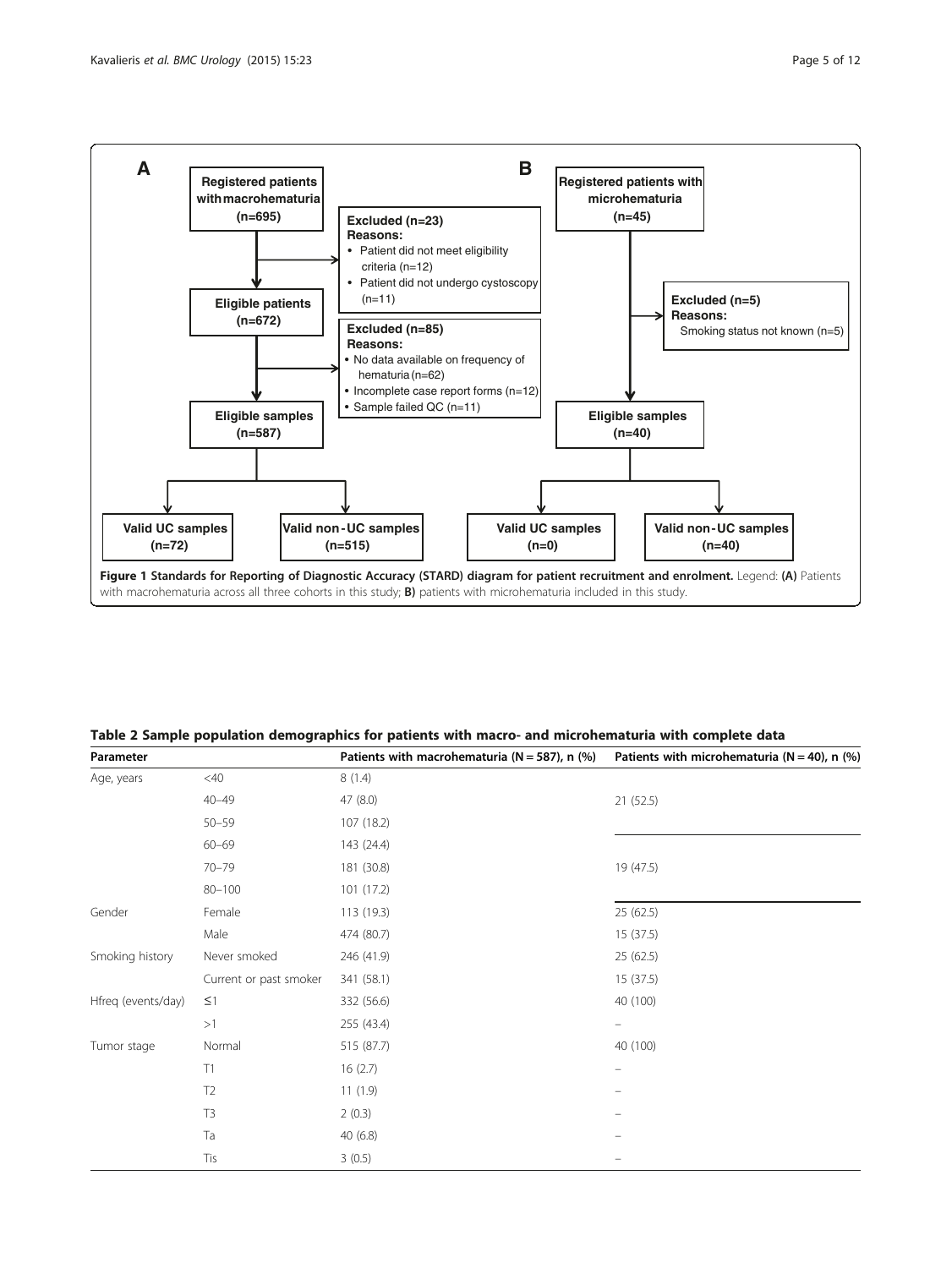|                            |                        |                  |     | Unadjusted<br>OR (95% CI) | <b>Adjusted P variable</b><br>OR (95% CI) | Adjusted $G + P$ variable<br>OR (95% CI) |
|----------------------------|------------------------|------------------|-----|---------------------------|-------------------------------------------|------------------------------------------|
| Phenotypic variables       |                        | Control (non-UC) | UC. |                           |                                           |                                          |
| Age, years                 | <60                    | 151              | 11  | $2.30(1.22 - 4.73)$       | $2.24(1.18 - 4.65)$                       | 1.89 (0.85-4.64)                         |
|                            | $\geq 60$              | 364              | 61  |                           |                                           |                                          |
| Gender                     | Female                 | 105              | 8   |                           | $1.58(0.76 - 3.72)$                       | $3.03(1.12 - 9.36)$                      |
|                            | Male                   | 410              | 64  | $2.05(1.01 - 4.75)$       |                                           |                                          |
| Smoking history            | Never smoked           | 227              | 19  |                           | $2.19(1.27 - 3.92)$                       | $2.67(1.34 - 5.64)$                      |
|                            | Current or past smoker | 288              | 53  | $2.20(1.29 - 3.91)$       |                                           |                                          |
| Hfreg (average events/day) | $\leq$ 1               | 300              | 32  | 1.74 (1.06-2.88)          | $1.80(1.08 - 3.00)$                       | $1.76(0.93 - 3.35)$                      |
|                            | >1                     | 215              | 40  |                           |                                           |                                          |
|                            |                        |                  |     | Unadjusted<br>OR (95% CI) | <b>Adjusted G variable</b><br>OR (95% CI) | Adjusted $G + P$ variable<br>OR (95% CI) |
| Genotypic variables        |                        |                  |     |                           |                                           |                                          |
| IGFBP5                     |                        |                  |     | 7.34 (4.59-12.33)         | $2.15(1.03 - 4.58)$                       | $2.21(1.03 - 4.83)$                      |
| HOXA13                     |                        |                  |     | $6.27(3.92 - 10.34)$      | $0.33(0.13 - 0.83)$                       | $0.20(0.07 - 0.56)$                      |
| <b>MDK</b>                 |                        |                  |     | $7.10(4.73 - 11.10)$      | 4.76 (1.74-13.62)                         | $8.14(2.64 - 26.60)$                     |
| CDK1                       |                        |                  |     | 7.80 (5.11-12.39)         | 3.47 (1.39-9.13)                          | $2.59(0.98 - 7.18)$                      |
| CXCR2                      |                        |                  |     | $1.69(1.36 - 2.10)$       | $0.65(0.45 - 0.92)$                       | $0.69(0.47 - 0.98)$                      |

#### <span id="page-5-0"></span>Table 3 Unadjusted and adjusted ORs for UC by phenotypic and genotypic factors for patients with hematuria

Adjusted P INDEX, G INDEX and G + P INDEX variable ORs are the exponentiated co-efficients in the P INDEX, G INDEX and G + P INDEX, respectively.

where each phenotypic variable is assigned a binary score of 0 or 1, as designated in Table [1,](#page-3-0) and the confidence intervals for the co-efficients are presented in Table 3. The bias-corrected estimate for AUC for the P INDEX is 0.66 (95% CI: 0.55–0.67; Figure [2](#page-6-0)).

# Relationship between genotypic variables and risk of UC in patients with macrohematuria

The G INDEX was estimated by logistic regression using the log mRNA concentrations of the five genes IGFBP5, HOXA13, MDK, CDK1 and CXCR2 in urine samples to predict UC occurrence.

G INDEX =  $-6.22 + (0.77 \times \text{IGFBPS})$  $-1.11 \times HOXA13 + 1.56 \times MDK$  $+ 1.24 \times CDK1 - 0.43 \times CXCR2$ 

The G INDEX gives a bias-corrected AUC of 0.83 (95% CI: 0.74–0.89; Figure [2\)](#page-6-0).

# Relationship between genotypic and phenotypic variables and risk of UC in patients with macrohematuria

The five continuous genotypic variables were then combined with the four binary phenotypic variables to estimate the G + P INDEX using multivariate logistic regression.

 $G + P$  INDEX = -8.46  $+$  (0.79  $\times$  *IGFBP5*)  $-1.60 \times HOXA13 + 2.10 \times MDK + 0.95 \times CDKI$  $-0.38 \times CXCR2) + (0.64 \times Age + 1.11 \times gender)$  $+$  0.98  $\times$  Smoking history  $+$  0.56  $\times$  Hfreq)

The  $G + P$  INDEX gives a bias-corrected AUC of 0.86 (95% CI: 0.80–0.91).

#### Comparison between G INDEX and G + P INDEX

There is overlap between the confidence intervals for the G INDEX and  $G + P$  INDEX, so a bootstrap version of a paired test was constructed by determining the difference in AUC for the G INDEX and  $G + P$  INDEX for each bootstrap sample. Ten thousand bootstrap samples with a sample size of  $n = 587$  were generated by random sampling with replacement from the original 587 samples available for analysis. The resulting 95% CI for the difference between models was 0.01–0.08. Thus the probability that the true difference between the two AUCs is less than 0.01 is <0.025, indicating that there is a high likelihood of the AUC for the  $G + P$  INDEX being significantly greater than the AUC for the G INDEX.

#### NPV and sensitivity of models

The  $G + P$  INDEX generated an NPV >0.97 over the range of test-negative rates from 0.2 to 0.7 and was almost always higher than the NPV for the G INDEX model (Figure [3\)](#page-7-0). The  $G + P$  INDEX offered performance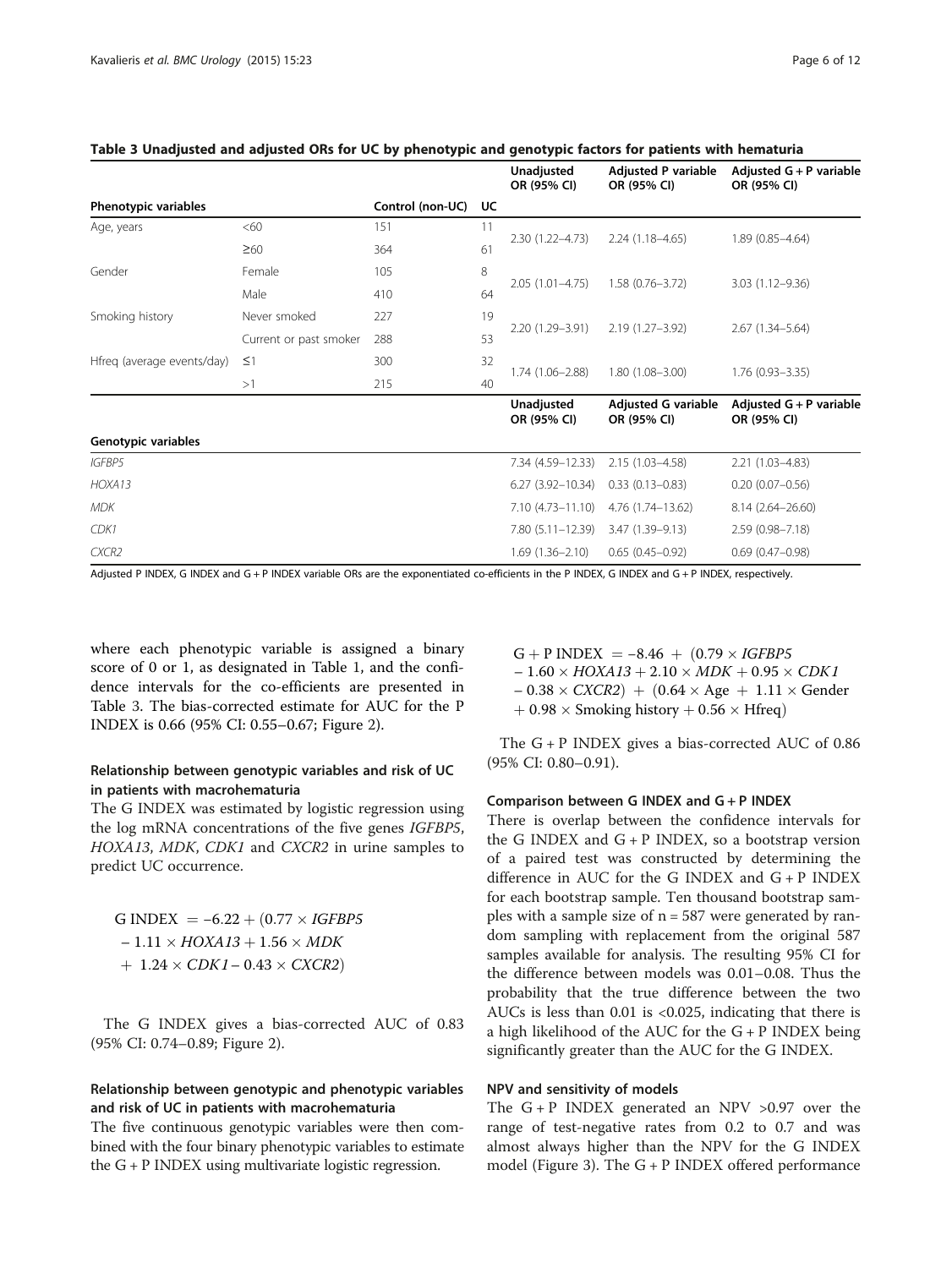<span id="page-6-0"></span>

characteristics of sensitivity of 0.95 and NPV 0.98 when the test-negative rate was 0.4 (Table [4;](#page-8-0) Figure [3\)](#page-7-0). In contrast, the G INDEX only achieved sensitivity of 0.86 and an NPV of 0.96 when the test-negative rate was 0.4 (Table [4\)](#page-8-0).

# Application of the  $G + P$  INDEX in patients with microhematuria

While the  $G + P$  INDEX was developed using data from patients with macrohematuria, its robustness was tested in a further 40 samples from patients with microhematuria (Hfreq = 0 for all microhematuria patients). A higher test-negative rate was expected in a microhematuria population as the incidence of UC is lower in this population, and using a test-negative rate of 0.4, 32 (80%) patients tested negative and would be correctly triaged out, therefore not requiring a full urological work-up for the determination of UC.

# **Discussion**

This study defines a clinical tool that offers clinicians and physicians the ability to effectively triage-out patients presenting with hematuria from the need to have a full urological work-up for the detection of UC. The study presents an internally validated genotypicphenotypic model,  $G + P$  INDEX, with bootstrap-based

CI estimates, that offers a combination of high sensitivity and high NPV (i.e. a low probability of an individual patient with UC providing a false-negative result and a high proportion of all negative results being true) that is not offered by models derived exclusively from genotypic or phenotypic data alone. This provides clinicians and physicians with a unique opportunity to triage out patients with both micro- and macrohematuria, in particular by identifying patients with a low risk of having UC who do not require a full urological work-up.

A high test-negative rate in the context of high sensitivity is an important consideration for an effective triage-out test that aims to direct patients with a low probability of UC away from a full clinical work-up [\[37](#page-10-0)]. Accordingly, at a test-negative rate of 0.4 the sensitivity of the  $G + P$  INDEX presented here maximizes both the sensitivity and NPV (0.95 and 0.98, respectively). This can be compared with the best fit selected from the genotypic model published in  $[33]$  $[33]$  (sensitivity = 0.82;  $NPV = 0.97$ ) and is also comparable with the sensitivity and NPV of both cystoscopy (sensitivity = 0.89–0.98; NPV = 0.99) and virtual cystoscopy using computed tomography (CT) scans or magnetic resonance imaging  $(MRI)$  (sensitivity = 0.94 and 0.91, respectively) [\[38](#page-10-0)[-40](#page-11-0)].

It is acknowledged that the population used to derive the G INDEX, P INDEX and  $G + P$  INDEX in this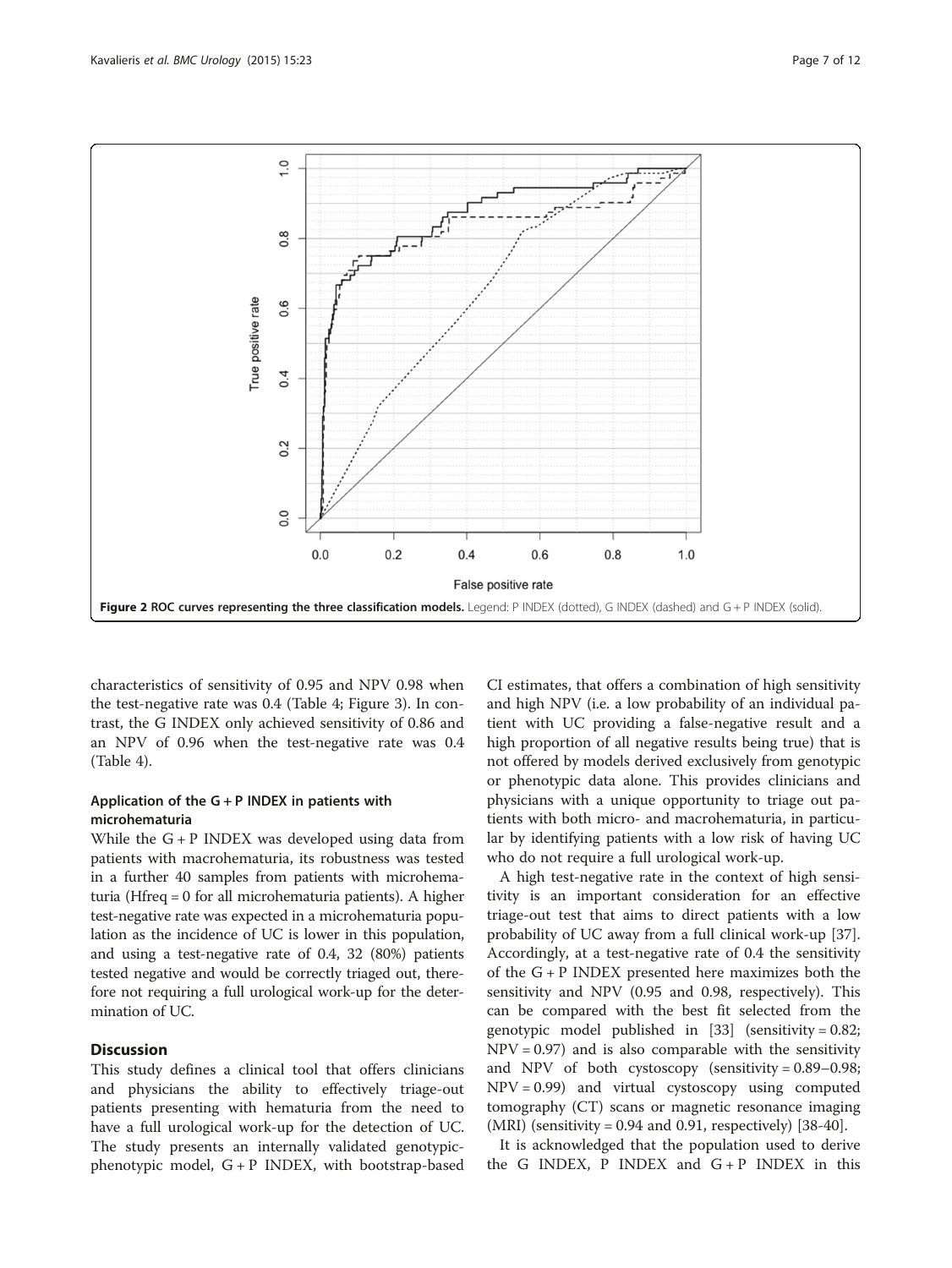<span id="page-7-0"></span>

instance consisted of patients with macrohematuria. Therefore, the derived NPV values are only applicable to the macrohematuria population. The sensitivity of 0.95 (95% CI: 0.86–0.98) may, however, be applied across populations. Presuming that patients with and without UC are similarly distributed amongst the micro- and macrohematuria patient populations as depicted in [[5,23-25](#page-10-0)], and that expected UC prevalence is 4% in the microhematuria population, a higher NPV and testnegative rate can be expected in the target microhematuria population.

By applying the  $G + P$  INDEX to the sample population of patients with microhematuria who do not have UC it was shown that 80% of the patients would have been triaged out on the basis of the result. Only 20% would be referred for a full urological work-up. This compares with conventional guidelines that would currently see all of the patients (100%) with microhematuria that cannot be attributed to a benign cause undergoing a full urological work-up, incurring significant unnecessary costs and negatively impacting patient QoL.

Severity of hematuria is correlated with the probability of a patient having UC, but not the stage or grade of any tumor, and an estimated 96% and 77–88% of patients with micro- and macrohematuria, respectively, referred

to a urologist will not have UC [\[2](#page-10-0)-[6\]](#page-10-0). Consequently, avoiding potentially unnecessary urological work-ups for patients with hematuria has several benefits. Cystoscopy may be associated with adverse effects, such as pain on voiding, bleeding, UTIs, male sexual dysfunction and the anxiety that accompanies an inconclusive or unconfirmed UC diagnosis [[9-11\]](#page-10-0). Most notably, this novel approach has the potential to reduce the burden on resources and the financial cost associated with a full urological work-up on UC-negative patients. For example, in the UK, avoiding cystoscopy in patients with hematuria with an initial negative cytology and/or tumor biomarker test has been estimated to save approximately US\$770 per patient (£483 per patient) evaluated [\[13](#page-10-0)]. The  $G + P$  INDEX described here provides an effective alternative to the use of urine cytology when used in a primary evaluation setting. This is particularly relevant in settings where primary evaluation is carried out by primary care physicians.

On this basis, if we assign an arbitrary 'nominal cost' of US\$4,500 for each full urological work up, the total cost for working up 1,000 patients with microhematuria would approach US\$4.5 million. In contrast, if 80% of patients with microhematuria are triaged out using the  $G + P$  INDEX at an arbitrary nominal cost of US\$2,500,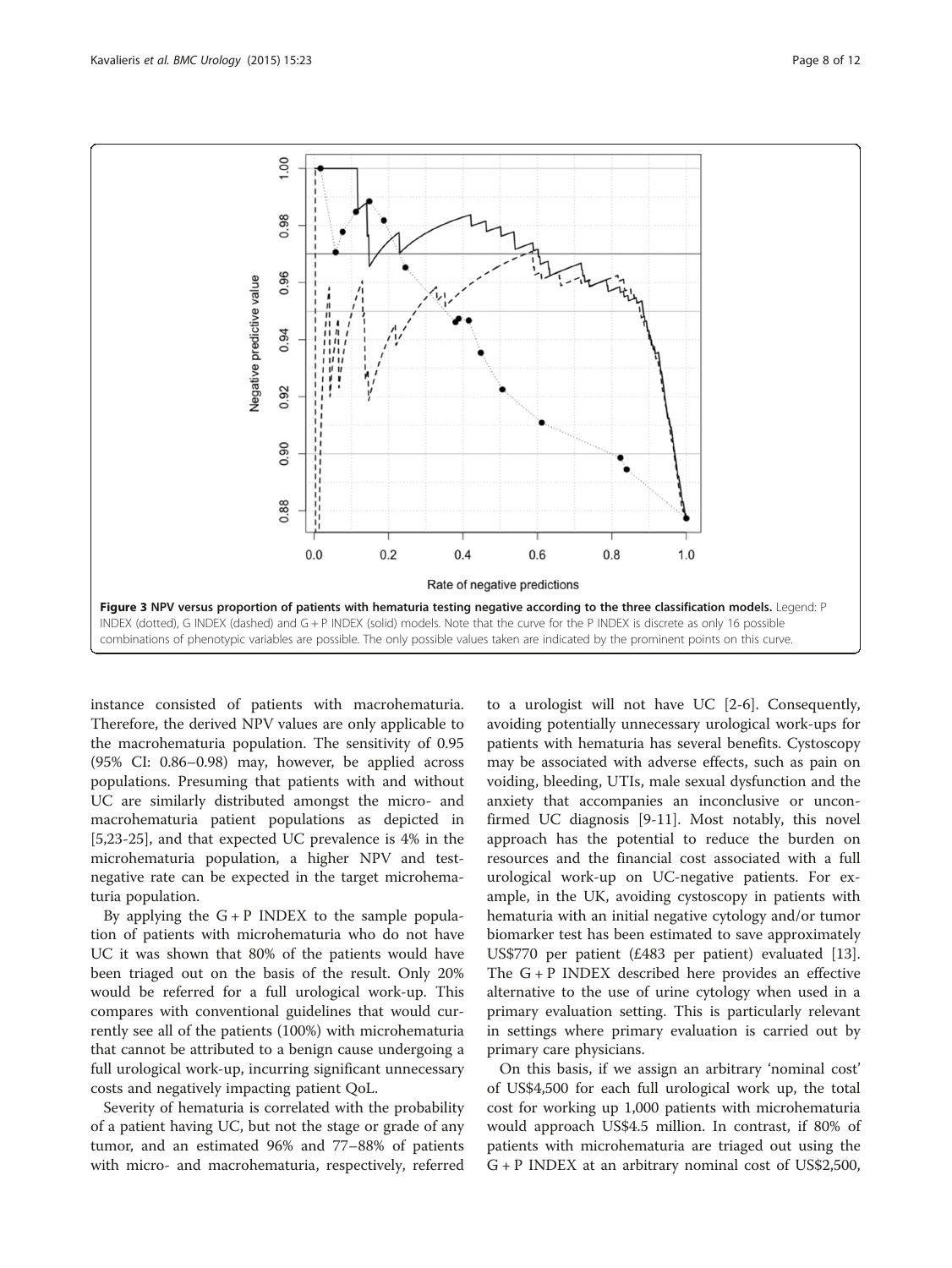| Threshold (logOR) | Test-negative rate (95% CI) | <b>NPV (95% CI)</b> | Sensitivity (95% CI)   | Specificity (95% CI)   |
|-------------------|-----------------------------|---------------------|------------------------|------------------------|
| P INDEX           |                             |                     |                        |                        |
| $-2.54$           | $0.25(0.21 - 0.28)$         | $0.97(0.92 - 0.99)$ | $0.93(0.85 - 0.98)$    | $0.27(0.23 - 0.31)$    |
| $-2.52$           | $0.38(0.34 - 0.42)$         | $0.95(0.91 - 0.97)$ | $0.83(0.74 - 0.91)$    | $0.41(0.37 - 0.45)$    |
| $-2.39$           | $0.42(0.37 - 0.45)$         | $0.95(0.91 - 0.97)$ | $0.82(0.72 - 0.90)$    | $0.45(0.40 - 0.49)$    |
| $-1.95$           | $0.51(0.47 - 0.54)$         | $0.92(0.89 - 0.95)$ | $0.68$ $(0.56 - 0.78)$ | $0.53(0.49 - 0.57)$    |
| $-1.93$           | $0.51(0.46 - 0.55)$         | $0.92(0.89 - 0.95)$ | $0.68(0.56 - 0.78)$    | $0.53(0.49 - 0.58)$    |
| $-1.73$           | $0.82$ (0.79-0.85)          | $0.90(0.87 - 0.92)$ | $0.32(0.22 - 0.43)$    | $0.84(0.81 - 0.87)$    |
| <b>G INDEX</b>    |                             |                     |                        |                        |
| $-3.46$           | $0.20(0.17 - 0.23)$         | $0.94(0.88 - 0.97)$ | $0.90(0.80 - 0.95)$    | $0.22(0.18 - 0.25)$    |
| $-3.23$           | $0.30(0.26 - 0.34)$         | $0.95(0.91 - 0.98)$ | $0.89(0.80 - 0.95)$    | $0.33(0.28 - 0.37)$    |
| $-3.04$           | $0.40(0.36 - 0.44)$         | $0.96(0.92 - 0.98)$ | $0.86(0.77-0.93)$      | $0.44(0.40 - 0.48)$    |
| $-2.86$           | $0.50(0.46 - 0.54)$         | $0.97(0.94 - 0.98)$ | $0.86(0.77-0.93)$      | $0.55(0.51 - 0.59)$    |
| $-2.63$           | $0.60(0.56 - 0.63)$         | $0.96(0.94 - 0.98)$ | $0.82(0.71 - 0.90)$    | $0.66$ $(0.62 - 0.69)$ |
| $-2.41$           | $0.70(0.66 - 0.73)$         | $0.96(0.94 - 0.98)$ | $0.78(0.65 - 0.86)$    | $0.77(0.73 - 0.80)$    |
| $G + P$ INDEX     |                             |                     |                        |                        |
| $-4.02$           | $0.20(0.17 - 0.23)$         | $0.97(0.93 - 0.99)$ | $0.96(0.88 - 0.99)$    | $0.22(0.19 - 0.26)$    |
| $-3.67$           | $0.30(0.26 - 0.33)$         | $0.98(0.94 - 0.99)$ | $0.94(0.87 - 0.99)$    | $0.33(0.29 - 0.37)$    |
| $-3.33$           | $0.40(0.36 - 0.44)$         | $0.98(0.95 - 1.00)$ | $0.95(0.86 - 0.98)$    | $0.45(0.40 - 0.49)$    |
| $-2.99$           | $0.50(0.46 - 0.54)$         | $0.98(0.96 - 0.99)$ | $0.92(0.83 - 0.97)$    | $0.56(0.52 - 0.60)$    |
| $-2.71$           | $0.60(0.56 - 0.64)$         | $0.97(0.95 - 0.99)$ | $0.86(0.76 - 0.93)$    | $0.67(0.63 - 0.71)$    |
| $-2.37$           | $0.70(0.66 - 0.73)$         | $0.97(0.94 - 0.98)$ | $0.80(0.70 - 0.88)$    | $0.77(0.73 - 0.80)$    |

<span id="page-8-0"></span>Table 4 Performance characteristics of each model when thresholds are set for varying test negative rates as determined on the macroscopic hematuria population

the total direct cost of testing and full urological workups for the remaining 20% of patients would total US \$3.4 million. This provides a notional net saving in direct costs of approximately US\$1.1 million per 1,000 patients with microhematuria.

The  $G + P$  INDEX and  $G$  INDEX, developed in this study, use the same genotypic biomarkers used in the genotypic model described in O'Sullivan et al. [\[33](#page-10-0)]. However, the  $G + P$  INDEX adds a further four phenotypic variables to enhance the ability to segregate patients who have a low probability of UC. The  $G + P$ INDEX uses a combinatorial method with a high sensitivity and a high NPV. By contrast, the genotypic model described in O'Sullivan et al. [[33](#page-10-0)] optimizes the balance between sensitivity and specificity to calibrate the model calibrated for the optimal primary detection of UC in symptomatic patients (i.e. presenting with hematuria) who were undergoing a full urological work-up for suspected UC. The  $G + P$  INDEX has a significantly different clinical endpoint as no attempt is made to define or select patients with UC. Instead the aim is to confidently rule out those who do not have UC, and as such, all patients not segregated out would progress for a full urological work-up.

While several studies have previously sought to develop predictive models that consider phenotype when assessing the risk of UC in patients presenting with hematuria, the accuracy of phenotype-dependent models alone appears to be limited. For example, Loo et al. [[21](#page-10-0)] prospectively investigated whether phenotypic parameters could be used to identify patients with microhematuria who may not have required a urological referral and full work-up and concluded that age, male gender and a recent diagnosis of macrohematuria were significant predictors of UC. A history of smoking and >25 RBCs/HPF in a recent urinalysis were not statistically significant predictors of UC, in isolation, but even when included in their 'Hematuria Risk Index' to improve predictive accuracy, this index resulted in an AUC of 0.809 [[21\]](#page-10-0). Interestingly, the phenotypic ORs in this study and those identified by Loo et al. are comparable, with overlapping 95% CIs for smoking history and gender, and while age, gender and smoking history have similar weightings in each model, the influence of the genotypic component of the  $G + P$  INDEX presented here is likely to account for the higher AUC [[21\]](#page-10-0).

Likewise, Cha et al. [\[20\]](#page-10-0) reported that age, smoking history and degree of hematuria, but not gender, were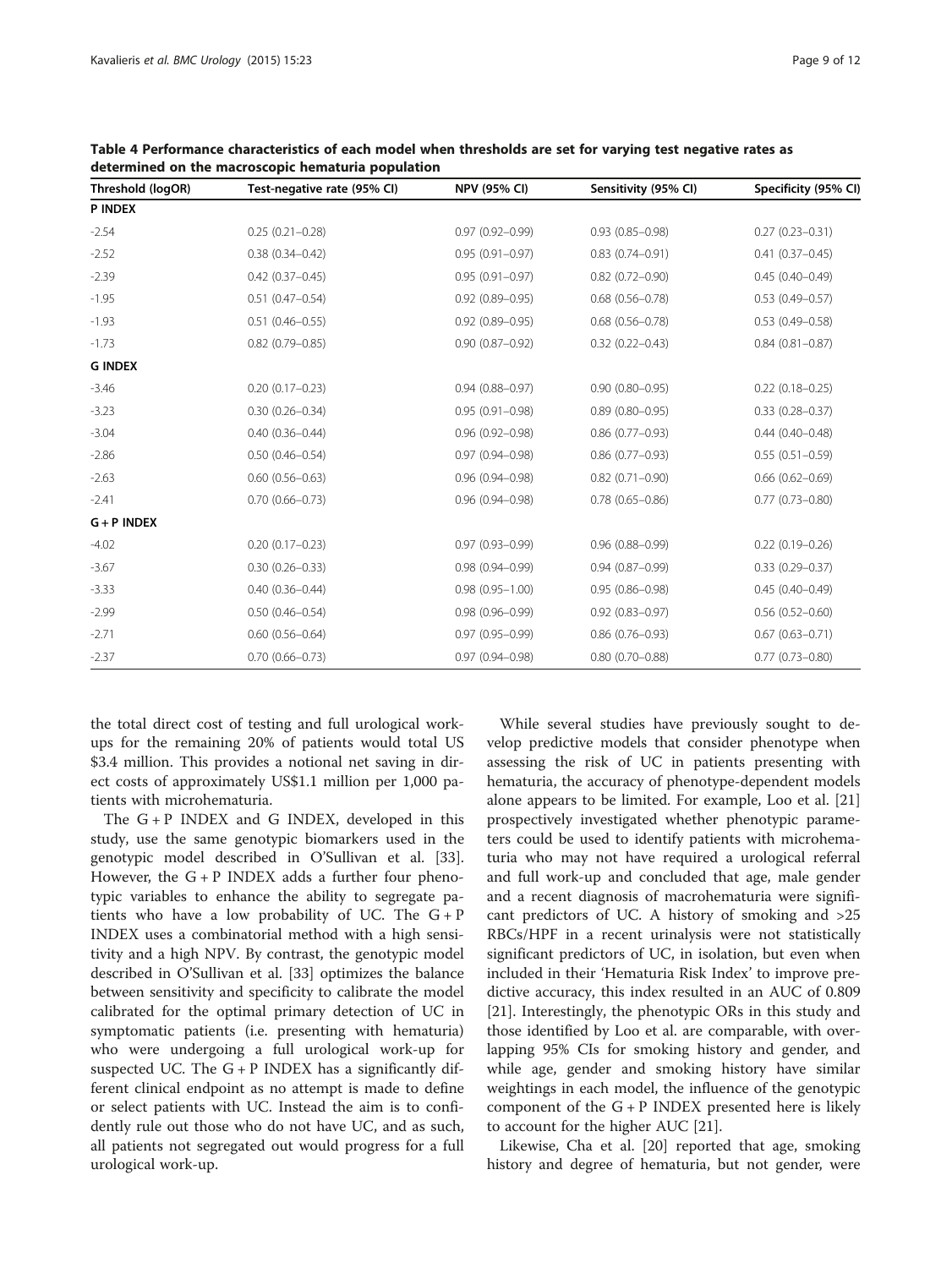significantly correlated with the presence of UC in patients with asymptomatic hematuria and used a multivariate model to develop a nomogram comprised of phenotypic and urine cytology data for predicting UC. As with Loo et al. [\[21](#page-10-0)], the reported phenotypic ORs are comparable to those reported here, but even after incorporating urine cytology into the nomogram, the AUC of 0.831 reported in [\[20](#page-10-0)] was lower than that of the  $G + P$ INDEX.

In another study, Tan et al. [\[22](#page-10-0)] retrospectively stratified patients with hematuria who had been referred to a specialist urology clinic into high- and low-risk groups using a nomogram derived from patient age, gender, smoking history and the degree of hematuria. While comparisons with this study must be made with caution given the high proportion of patients who were excluded due to an absence of data (80 out of 405 patients), the AUC of 0.804, sensitivity of 0.900 and NPV of 0.953 were all lower than the  $G + P$  INDEX described here.

Several attempts have also been made to improve the accuracy of phenotypic models by supplementing them with the results of urinary biomarker tests. When the nuclear matrix protein NMP22 point of care proteomic assay is used in isolation to detect UC it has a sensitivity of 0.557 and NPV of 0.968 [\[17\]](#page-10-0). Lotan et al. [\[41\]](#page-11-0) published a multivariable algorithm comprising phenotypic factors, NMP22 and urine cytology with an AUC for predicting UC of 0.826 that was then prospectively validated with an AUC of 0.802 [\[31](#page-10-0)]. However, it is important to note that this model attempted to discriminate between high-risk patients who did and did not have UC, as opposed to maximizing sensitivity and NPV to triage-out patients with a low probability of UC.

The improved accuracy obtained with algorithms comprising both genotypic and phenotypic data have previously been demonstrated in breast cancer, in particular [[42-45](#page-11-0)]. Likewise, Mitra et al. [\[30\]](#page-10-0) used a combination of molecular markers and smoking intensity to calculate a multivariate model that was superior to routine clinicopathological parameters in predicting survival in patients with UC. However, the present study is the first to demonstrate that phenotypic risk factors can be combined with genotypic data to increase the accuracy of a model for separating patients with hematuria into categories requiring differential levels of urological follow up and clinical care rather than survivorship prediction.

When phenotypic data are combined with genotypic data in a model, the resolution of data is likely to impact the accuracy of the model. For example, smoking is a well understood risk factor for UC and is included in most phenotypic models for detecting UC. In Cha et al.  $[20]$  $[20]$ , Tan et al.  $[22]$  $[22]$ , Lotan et al.  $[31,41]$  $[31,41]$  $[31,41]$  and the current study, the binary discriminants never smoked and current/ex-smoker were used, whereas Mitra et al. [[30](#page-10-0)]

calculated smoking intensity on the basis of years of smoking and number of cigarettes smoked each day and Loo et al. [[21](#page-10-0)] categorized smokers into never smoked, passive smokers, smokers who had ceased and current smokers. While it is known that the risk of UC increases substantially with exposure to smoking [[46\]](#page-11-0), arbitrarily defining phenotypic variables may limit the overall accuracy and utility of phenotypic models. In contrast, an interaction between a patient's genotypic and phenotypic variables would not be unexpected. However, combining the impact of phenotypic factors and genotypic variables in a single tool improved the accuracy of the model described in this study. A similar principle also applies to describing hematuria phenotype. Patients presenting with micro- or macrohematuria are essentially on a biological continuum and have different likelihoods of having UC [[2-6,21](#page-10-0)]. Accordingly, despite all patients with microhematuria in this study having a Hfreq score of 0, the severity of their hematuria, in combination with other phenotypic factors, is likely to be indirectly accounted for in the genotypic component of the  $G + P$ INDEX.

## Conclusions

In conclusion, the  $G + P$  INDEX reported here shows a significant opportunity to change clinical utility.  $G + P$ INDEX is able to accurately triage out patients who present to their clinician or physician with hematuria, who have a low probability of UC with a high overall test-negative rate, high level of sensitivity and high NPV. This model could be suitable for use by physicians to triage out patients who do not require a full urological work-up, thereby reducing the number of patients with hematuria requiring a full urological evaluation for UC, helping to maintain patient QoL and helping to reduce diagnosis-related costs.

#### Abbreviations

AMH: Asymptomatic microhematuria; AUA: American Urological Association; AUC: Area under the curve; CI: Confidence interval; CT: Computed tomography; ELISA: Enzyme-linked immunosorbent assay; FISH: Fluorescence in situ hybridization; HPF: High-powered field; logOR: log odds ratio; Hfreq: average daily frequency of hematuria events during the most recent hematuria episode; ISUP: International Society of Urological Pathology; MRI: Magnetic resonance imaging; NPV: Negative predictive value; OR: Odds ratio; QC: Quality control; QoL: Quality of life; RBC: Red blood cell; ROC: Receiver operating characteristic; RT-qPCR: Reverse transcription quantitative polymerase chain reaction; STARD: Standards for Reporting of Diagnostic Accuracy; UC: Urothelial carcinoma; WHO: World Health Organization.

#### Competing interests

LK, POS, JS and DD are employees of Pacific Edge Ltd and BP is an employee of Pacific Edge Diagnostics New Zealand Ltd. JS, BP and DD also hold shares and/or share options in Pacific Edge Ltd., a public company whose shares trade on the New Zealand Stock Exchange. DD and POS are listed as applicants in a Patent Cooperation Treaty application, and a corresponding US patent application, covering this technology and JS has advised on the filing of this application. PG is an investigator in clinical trials funded by Pacific Edge Ltd. CC declares that he has no competing interests.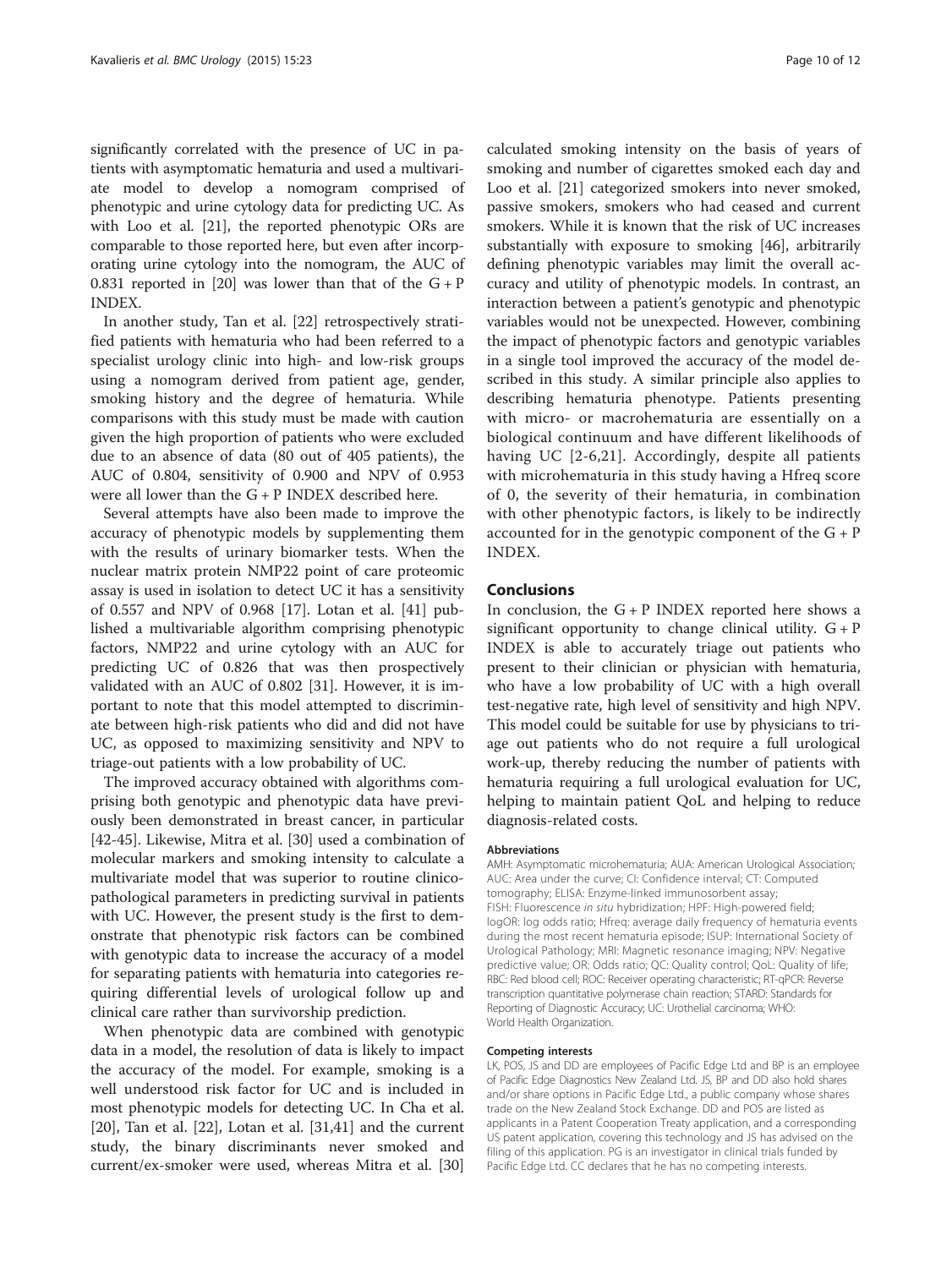#### <span id="page-10-0"></span>Authors' contributions

LK was principally responsible for the statistical analysis and model development and interpreting the data. POS contributed to study management, data collection and interpretation and analysing the published literature. JS contributed to study management and data interpretation and analysing the published literature. BP contributed to the study design and conception, data interpretation and analysis of the published literature. PG contributed to study conception and design, conducted aspects of the study relating to collection of data from patients with macrohematuria and assisted with interpreting the data. CC collected data from patients with microhematuria. DD contributed to the study design and conception, conducting and managing the study, performing statistical analysis, interpreting data and analysing published literature. All authors contributed to the preparation of this manuscript and approved the final draft prior to submission.

#### Acknowledgements

The authors thank Dr Mark Dalphin of Pacific Edge Ltd. for his assistance in performing this study and providing editorial suggestions, and Dr Satish Kumar from Plant and Food Research (Hastings, New Zealand) for contributing to the analysis of the combination of G INDEX, P INDEX and G + P INDEX. The authors also thank Blair Hesp of Kainic Medical Communications Ltd. who provided medical writing services on behalf of Pacific Edge Ltd.

#### Author details

<sup>1</sup>Pacific Edge Ltd, Dunedin, New Zealand. <sup>2</sup>Pacific Edge Diagnostics Ltd, Dunedin, New Zealand. <sup>3</sup>Tauranga Urology Research, Tauranga, New Zealand. <sup>4</sup> Department of Urology, Palmerston North Hospital, Palmerston North, New Zealand.

# Received: 25 November 2014 Accepted: 16 March 2015

#### References

- Kelly JD, Fawcett DP, Goldberg LC. Assessment and management of nonvisible haematuria in primary care. BMJ. 2009;338:a3021.
- 2. Davis R, Jones JS, Barocas DA, Castle EP, Lang EK, Leveillee RJ, et al. Diagnosis, evaluation and follow-up of asymptomatic microhematuria (AMH) in adults: AUA guideline. J Urol. 2012;188(6 Suppl):2473–81.
- 3. Sutton JM. Evaluation of hematuria in adults. JAMA. 1990;263:2475–80.
- 4. Khadra MH, Pickard RS, Charlton M, Powell PH, Neal DE. A prospective analysis of 1,930 patients with hematuria to evaluate clinical practice. J Urol. 2000;163:524–7.
- 5. Davidson P. Re-design of a haematuria clinic: Assessment of 2346 haematuria patients. J Urol. 2011;185(4S):e495.
- 6. Price SJ, Shephard EA, Stapley SA, Barraclough K, Hamilton WT. Non-visible versus visible haematuria and bladder cancer risk: A study of electronic records in primary care. Br J Gen Pract. 2014;64:e584–9.
- 7. Buteau A, Seideman CA, Svatek RS, Youssef RF, Chakrabati G, Reed G, et al. What is evaluation of hematuria by primary care physicians? Use of electronic medical records to assess practice patterns with intermediate follow-up. Urol Oncol. 2014;32:128–34.
- 8. Jimbo M. Evaluation and management of hematuria. Prim Care. 2010;373:461–72.
- 9. Herr HW. The risk of urinary tract infection after flexible cystoscopy in bladder tumor patients who did not receive prophylactic antibiotics. J Urol. 2015;193:548–51.
- 10. Burke DM, Shackley DC, O'Reilly PH. The community-based morbidity of flexible cystoscopy. BJU Int. 2002;89:347–9.
- 11. Stav K, Leibovici D, Goren E, Livshitz A, Siegel YI, Lindner A, et al. Adverse effects of cystoscopy and its impact on patients' quality of life and sexual performance. Isr Med Assoc J. 2004;6:474–8.
- 12. Rao PK, Jones JS. How to evaluate 'dipstick hematuria': What to do before you refer. Cleve Clin J Med. 2008;75:227–33.
- 13. Rodgers M, Nixon J, Hempel S, Aho T, Kelly J, Neal D, et al. Diagnostic tests and algorithms used in the investigation of haematuria: systematic reviews and economic evaluation. Health Technol Assess. 2006;10:iii–iv. xi-259.
- 14. Falebita OA, Lee G, Sweeney P. Urine cytology in the evaluation of urological malignancy revisited: is it still necessary? Urol Int. 2010;84:45–9.
- 15. Feifer AH, Steinberg J, Tanguay S, Aprikian AG, Brimo F, Kassouf W. Utility of urine cytology in the workup of asymptomatic microscopic hematuria in low-risk patients. Urology. 2010;75:1278–82.
- 16. Svatek RS, Hollenbeck BK, Holmäng S, Lee R, Kim S, Stenzl A, et al. The economics of bladder cancer: Costs and considerations of caring for this disease. Eur Urol. 2014;66:253–62.
- 17. Grossman HB, Messing E, Soloway M, Tomera K, Katz G, Berger Y, et al. Detection of bladder cancer using a point-of-care proteomic assay. JAMA. 2005;293:810–6.
- 18. Friedlander DF, Resnick MJ, You C, Bassett J, Yarlagadda V, Penson DF, et al. Variation in the intensity of hematuria evaluation: a target for primary care quality improvement. Am J Med. 2014;127:633–40.
- 19. Shinagare AB, Silverman SG, Gershanik EF, Chang SL, Khorasani R. Evaluating hematuria: impact of guideline adherence on urologic cancer diagnosis. Am J Med. 2014;127:625–32.
- 20. Cha EK, Tirsar LA, Schwentner C, Hennenlotter J, Christos PJ, Stenzl A, et al. Accurate risk assessment of patients with asymptomatic hematuria for the presence of bladder cancer. World J Urol. 2012;30:847–52.
- 21. Loo RK, Lieberman SF, Slezak JM, Landa LM, Mariani AJ, Nicolaisen G, et al. Stratifying risk of urinary tract malignant tumors in patients with asymptomatic microscopic hematuria. Mayo Clin Proc. 2013;88:129–38.
- 22. Tan GH, Shah SA, Ann HS, Hemdan SN, Shen LC, Galib NAFA, et al. Stratifying patients with haematuria into high or low risk groups for bladder cancer: a novel clinical scoring system. Asian Pac J Cancer Prev. 2013;14:6327–30.
- 23. Sultana S, Goodman C, Bryne D, Baxby K. Microscopic haematuria: urological investigation using a standard protocol. Br J Urol. 1996;78:691–8.
- 24. Sugimura K, Ikemoto S-I, Kawashima H, Nishisaka N, Kishimoto T. Microscopic hematuria as a screening marker for urinary tract malignancies. Int J Urol. 2001;8:1–5.
- 25. Viswanath S, Zelhof B, Ho E, Sethia K, Mills R. Is routine urine cytology useful in the haematuria clinic? Ann R Coll Surg Engl. 2008;90:153–5.
- 26. Steiner H, Bergmeister M, Verdorfer I, Granig T, Mikuz G, Bartsch G, et al. Early results of bladder-cancer screening in a high-risk population of heavy smokers. BJU Int. 2008;102:291–6.
- 27. Yeung C, Dinh T, Lee J. The health economics of bladder cancer: An updated review of the published literature. Pharmacoeconomics. 2014;32:1093–104.
- 28. Holyoake A, O'Sullivan P, Pollock R, Best T, Watanabe J, Kajita Y, et al. Development of a multiplex RNA urine test for the detection and stratification of transitional cell carcinoma of the bladder. Clin Cancer Res. 2008;14:742–9.
- 29. Sapre N, Anderson PD, Costello AJ, Hovens CM, Corcoran NM. Gene-based urinary biomarkers for bladder cancer: an unfulfilled promise? Urol Oncol. 2014;32:48.e9–17.
- 30. Mitra AP, Castelao JE, Hawes D, Tsao-Wei DD, Jiang X, Shi SR, et al. Combination of molecular alterations and smoking intensity predicts bladder cancer outcome. Cancer. 2013;119:756–65.
- 31. Lotan Y, Svatek RS, Krabbe LM, Xylinas E, Klatte T, Shariat SF. Prospective external validation of model for bladder cancer detection. J Urol. 2014;192:1343–8.
- 32. Abogunrin F, O'Kane HF, Ruddock MW, Stevenson M, Reid CN, O'Sullivan JM, et al. The impact of biomarkers in multivariate algorithms for bladder cancer diagnosis in patients with hematuria. Cancer. 2012;118:2641–50.
- 33. O'Sullivan P, Sharples K, Dalphin M, Davidson P, Gilling P, Cambridge L, et al. A multigene urine test for the detection and stratification of bladder cancer in patients presenting with hematuria. J Urol. 2012;188:741–7.
- 34. Epstein JI, Amin MB, Reuter VR, Mostofi FK. The World Health Organization/ International Society of Urological Pathology consensus classification of urothelial (transitional cell) neoplasms of the urinary bladder. Bladder Consensus Conference Committee. Am J Surg Pathol. 1998;22:1435–48.
- 35. Efron B, Tibshirani RJ. An introduction to the bootstrap. New York: Chapman Hill; 1993.
- 36. DiCiccio TJ, Efron B. Bootstrap confidence intervals. Statist Sci. 1996;11:189–228.
- 37. Van't Hoog AH, Cobelens F, Vassall A, van Kampen S, Dorman SE, Alland D, et al. Optimal triage test characteristics to improve the cost-effectiveness of the Xpert MTB/RIF assay for TB diagnosis: A decision analysis. PLoS One. 2013;8:e82786.
- 38. Qu X, Huang X, Wu L, Huang G, Ping X, Yan W. Comparison of virtual cystoscopy and ultrasonography for bladder cancer detection: A meta-analysis. Eur J Radiol. 2010;80:188–97.